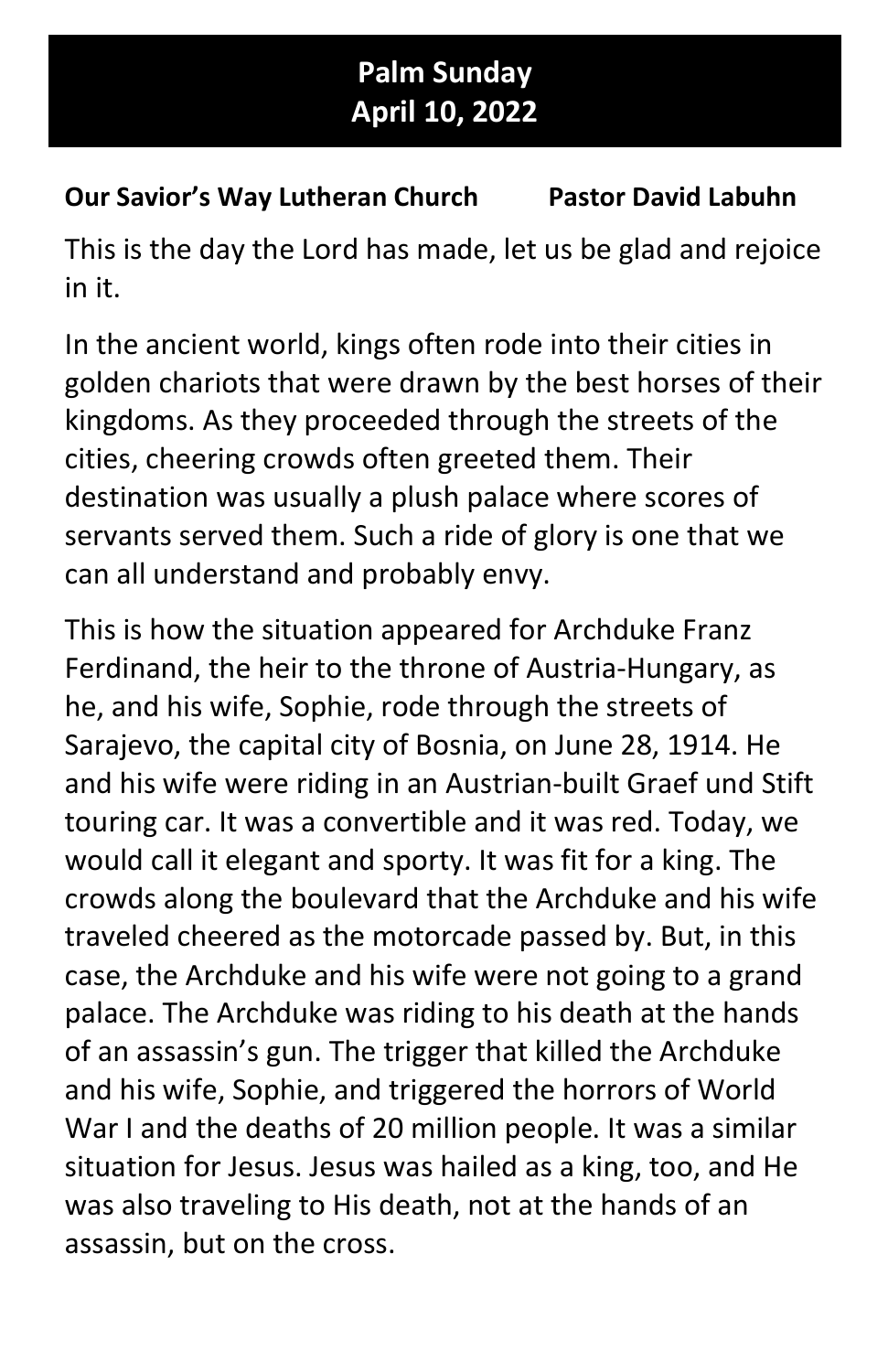Palm Sunday is all about our king. It is all about glory, laud, and honor. It is about the recognition of who Jesus is. Do you remember the title of George Frederick Handel's great oratorio? We always hear it at Christmas time. (The Messiah) It is about Jesus. Strangely, we do not hear it sung at this time – on Palm Sunday. It is on Palm Sunday when Jesus is acknowledged as The Messiah. He is the one who is the King of Kings and Lord of Lords. He is royalty.

The timing of this Palm Sunday event was clearly important. The city of Jerusalem with the Temple was the host to the great celebrations of the Jewish people. They came as commanded by God in Leviticus 23. God told Moses in v. 2, "Speak to the people of Israel and say to them, 'These are the appointed feasts of the Lord that you shall proclaim as holy convocations; they are my appointed feasts." The first of this convocation was always to celebrate the Sabbath – the 7th day. The second was the next most important it was "The Passover." The Passover celebrated salvation of God's chosen people from slavery in Egypt and their subsequent settlement in the Promised Land. It was always celebrated on the 14th day of Nisan, the 1st month of the Hebrew calendar, beginning at twilight. All Jewish men from all over the world were expected to come to the Temple in Jerusalem at least three times each year to celebrate the Feast of the Passover along with the Feast of Shavuot (which we call Pentecost) and the Feast of the Tabernacles. Thousands and thousands of people flooded the roads to Jerusalem and the city itself. According to Alfred Edersheim, a Jewish Biblical scholar who converted to Christianity, Jerusalem covered about 300 acres and normally numbered 200,000 – 250,000 inhabitants. During the feasts such as Passover,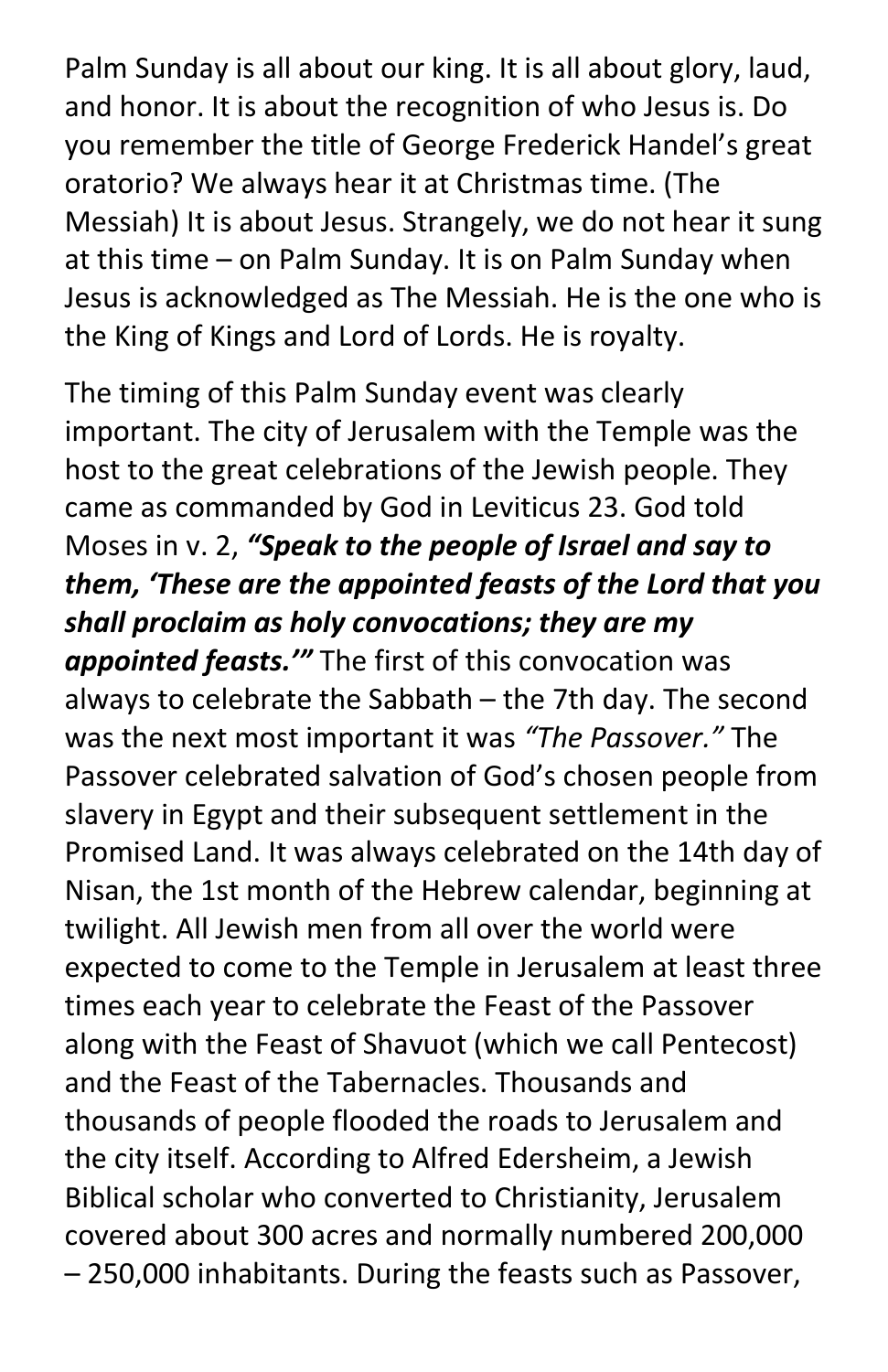he estimated that the population grew to as high as three million people. The city of Jerusalem could not accommodate all the pilgrims who came, so they camped on the outskirts of the city in specific and traditional areas. History tells us that the Galileans traditionally camped on the south edge of the mountain called the Mount of Olives. Jesus was traveling from Bethany to Jerusalem, about a two-mile journey, and passed through their encampment. These people were the ones with which Jesus had spent most of His life and ministry. They knew Him the best. They were agrarian people, shepherds, and fishermen. They hated the Roman occupiers and their Herodian puppets. They want to overthrow them and Jesus was their champion for doing so. It was with these people Jesus had been teaching and healing. He was highly respected and revered by them.

On the way, Jesus performed a stunning miracle in Bethany when He brought His friend Lazarus to life after he had been dead for four days. This raised the fever pitch among the pilgrimage crowds even higher. They, not only got to see Jesus but also Lazarus whom He had restored to life. Jesus was traveling with a huge entourage of people. The Galileans already believed Jesus was the Messiah, the savior. As they walked up the road from Jericho to Jerusalem a steep climb of 3,750 feet, they sang psalms 120 – 134, also known as the Psalms of the Ascent because the people were making this steep climb.

They cut palm branches and waved them to signify that St. John does not talk as much about Jesus' choice of transportation in his Gospel. Most people in Palestine walked wherever they went. Jesus needed no special transportation in His divinity and this is the only time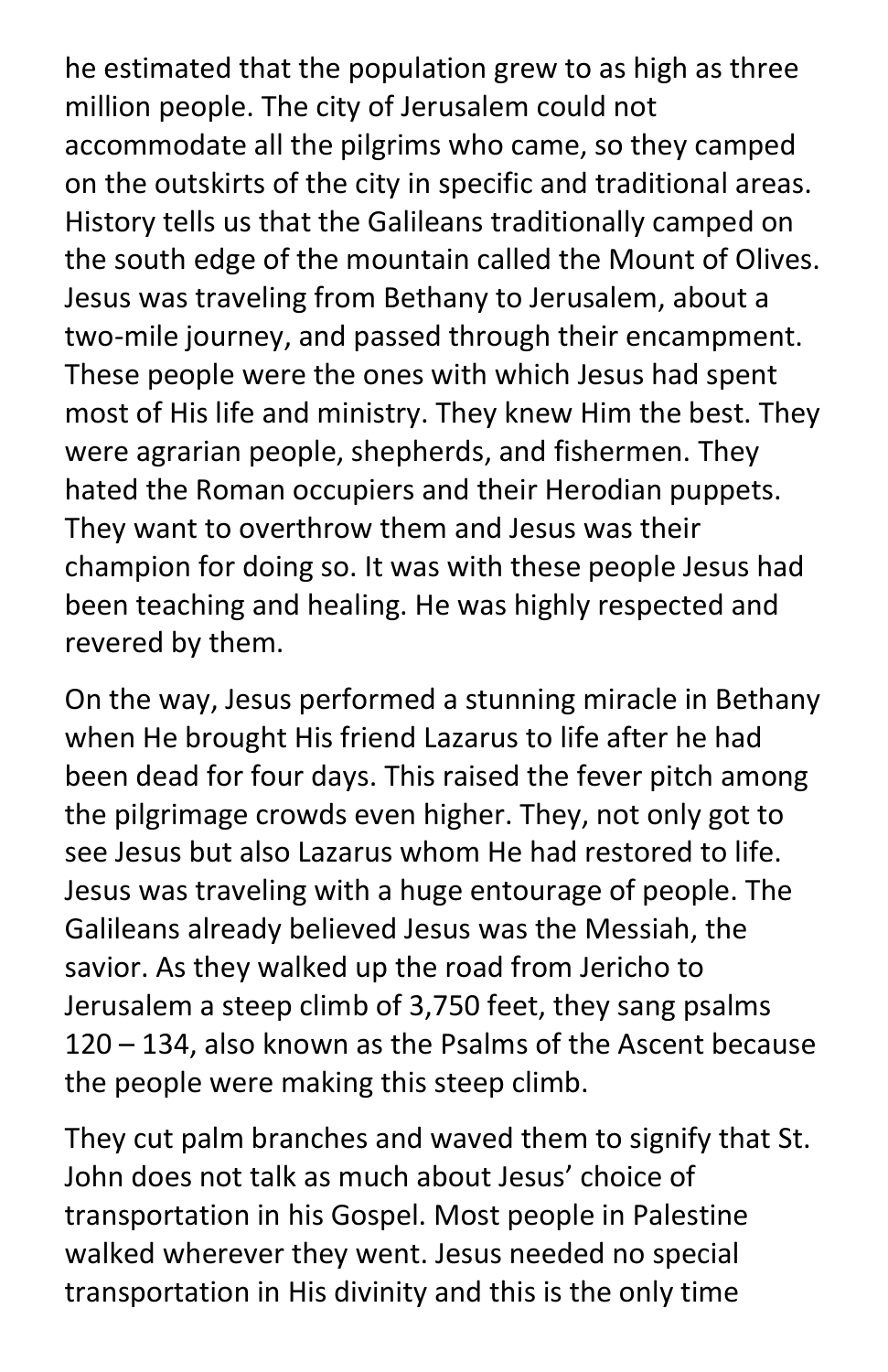recorded in the Bible that Jesus did not walk. From the other Gospel writers, we learn that Jesus sent two of His disciples to procure the donkey and her colt, an animal that had never been ridden. Jesus was purposeful in doing this. He fulfilled a prophecy found in Zechariah 9:9: "Fear not, daughter of Zion, Behold your king is coming sitting on a donkey's colt." Jesus made His triumphant entry while riding a lowly animal which was a symbol of peace. When horses are mentioned in the Bible, they are almost always in relation to kings and war. Donkeys are mentioned in relation to common people. And, in the ancient Biblical world, a leader rode on a horse if he was coming into war and a donkey to signify peace. Jesus used the donkey to connect with the common people. Life was also not easy for a Jew living under Roman rule in the 1st century—more so for the poor. But Jesus embraced the poor and sick people during His time here on earth. His choice of a donkey, instead of a horse, was God's way of saying that He came as a king who will serve and save the oppressed. If we look at the Old Testament, the great kings of the Golden Age of Israel, King David, and King Solomon, both rode donkeys. King David rode two donkeys according to 2 Samuel 16: 1-2 at the Mount of Olives, the same place that Jesus was passing in this event, as He was going into exile. King Solomon, the son of David, was crowned King of Israel while seated on his father's donkey according to 1 Kings 1: 32-35.

It was not a coincidence that Jesus rode on a donkey. It was a statement and the people who saw Jesus as their Messiah and King recognized it. It is even more interesting that the Hebrew words for the mother donkey "athown" derived from the Hebrew words "ethan" and "eythan"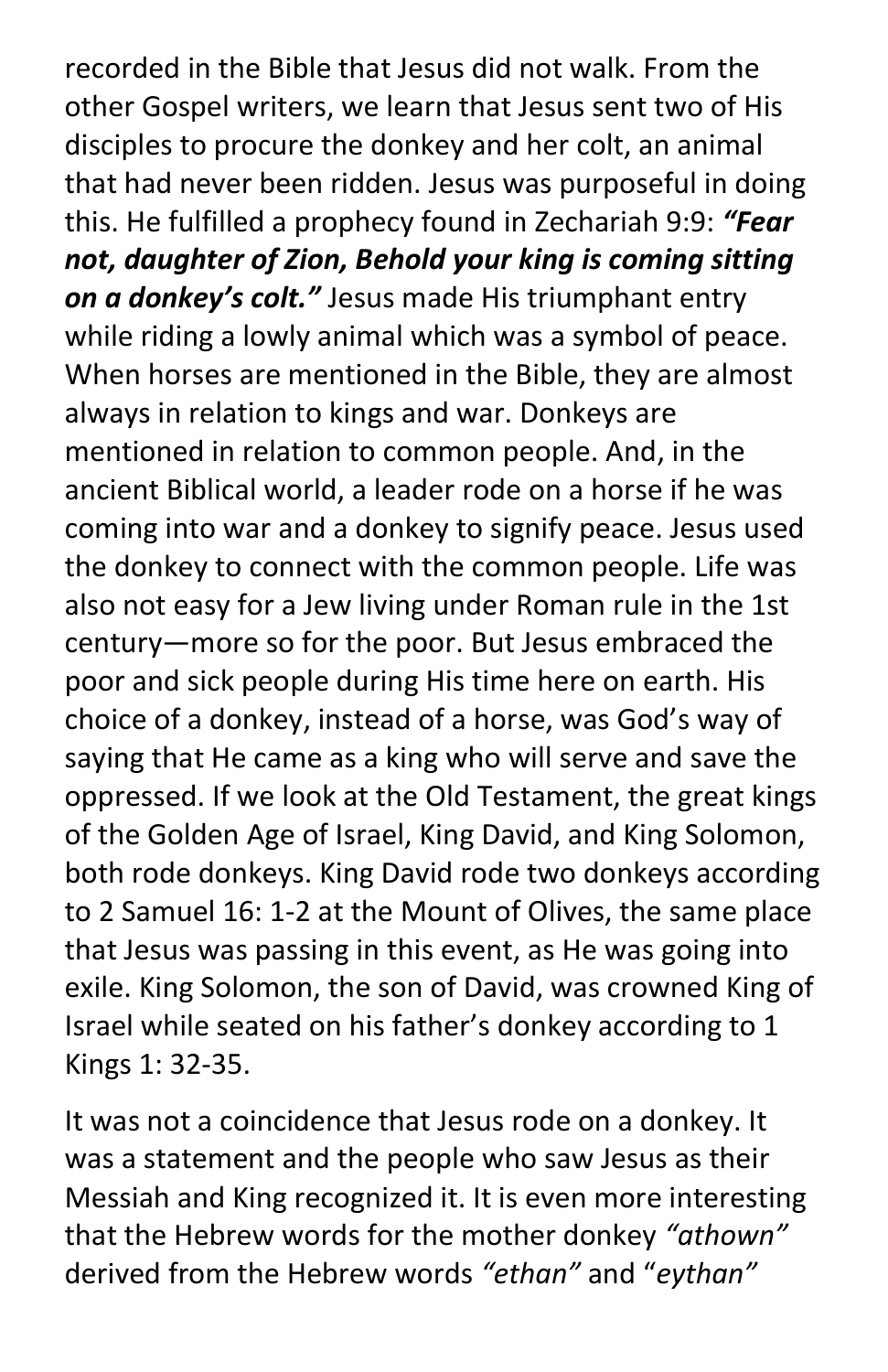which means "to continue, chieftan, mighty, hard, strength and strong." These are the words used for a leader and a king. The word for a male donkey colt is "chamor" coming from the Hebrew root word "chamar." "Chamar" means "foul, being red and trouble." Jesus was a king and He was heading into a week full of troubles in which the color red would be most evident as Jesus shed His blood as the Lamb of God.

Getting back to timing. According to the prophecy found in the Book of Daniel, Chapter 9:24-26, one of the most controversial prophesies in the Bible, Jesus was right on time. The prophetic words found in this Old Testament reading indicated that Jesus would come to Jerusalem in 173,880 days. Jesus entered Jerusalem seven days before the Passover on April 6th in 33 A.D., 173,880 days from the date announced in Daniel. This was the 10th day of Nisan in the Hebrew calendar. This date was significant in the Old Testament, for another reason. According to Joshua 4:19, this was the day on which Joshua and the Children of Israel crossed the Jordan River into the Promised Land in a repeat of the miracle at the Red Sea.

The 10th day of Nisan, the first month, was important in April of 33 A.D. for another reason. A census at the Temple revealed that 25,000 lambs were sacrificed at the Passover that year. God had clearly declared that the Passover lambs were to be a year old and without blemish (Exodus 12.) The lambs were brought in and inspected for four days to make sure they met the unblemished criteria. This day, the 10th of Nisan, was lamb selection day. This day, the 10th of Nisan, was the day that Jesus rode into the city of Jerusalem. Jesus probably entered through the eastern wall of the city, north of the Temple. If so, He passed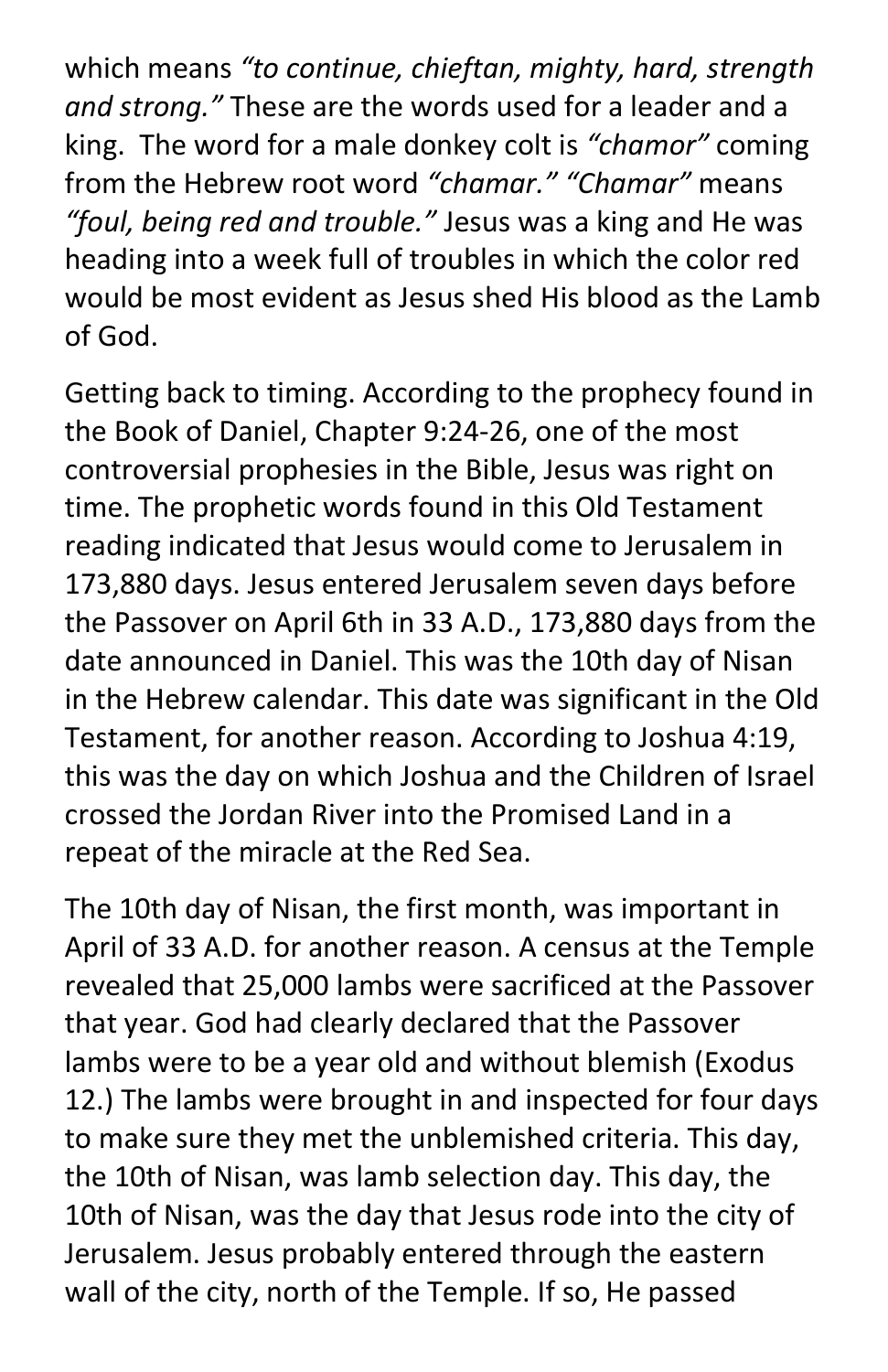through a gate, called the Sheep's Gate. It was the gate used by worshippers to bring in sheep for sacrifice because it was closest to the Temple. Jesus entered with the Passover lambs. Jesus was the Lamb of God, as John had declared after he had baptized Jesus.

The Galilean pilgrims were probably the ones who put their coats on the road and waved the palm branches. Both of these actions pointed back to a king, they signified a king. At the Old Testament coronation of King Jehu, coats were placed down for him to walk on according to 2 Kings 9:13. Palms branches were cut from trees and waved for Jesus. This practice dated back to Leviticus 23:40 when God directed that palm branches be cut and used in the celebration of the Feast of Booths. The Galilean Jews knew these facts and applied them to their King, Jesus. It was also significant that at this time, palm branches symbolized hope for a new nation of Israel independent of foreign domination. Jesus represented that hope as the "Messiah" and potentially a new King.

The cheering crowds shouted words from Psalm 118 verses 25 and 26. The first was prefaced with the Hebrew word Hosanna which is loosely translated as "save now" or "give salvation now." This word was commonly used as praise to God at the feasts of the Tabernacles, Dedication, and Passover. The people were calling on Jesus as their Messiah and their savior. The words of verse 26 called a blessing on the "one," in other words the Messiah, "who comes in the name of the Lord." The words, "Indeed the King of Israel" are not part of that verse but were added by the people indicating they saw Jesus as their king.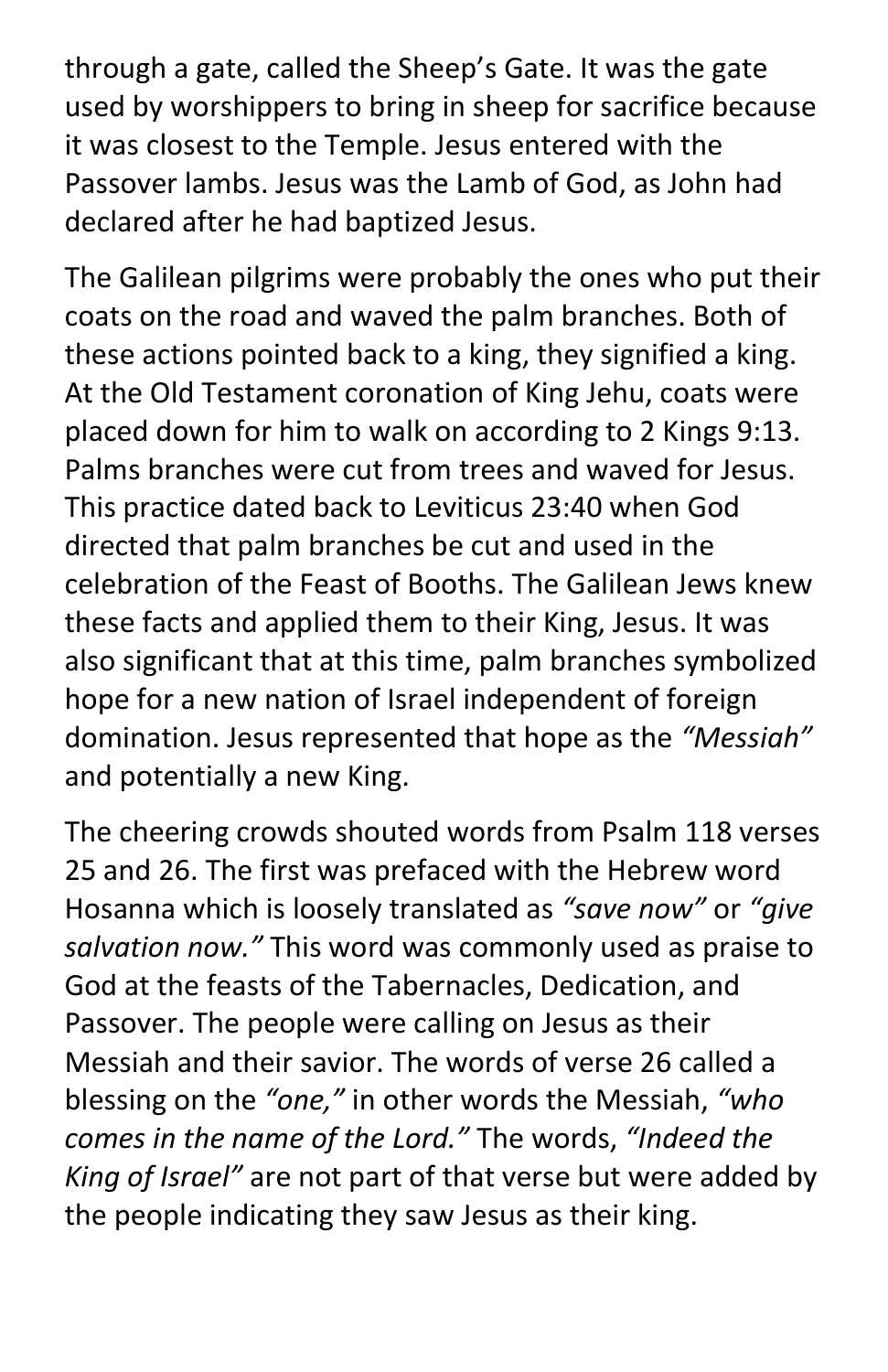This event was so important that it is one of only ten events in the life and ministry of Jesus that are common to all four Gospels. It was so extraordinary and striking that Matthew, Mark, Luke, and John, all recorded it. When we compare all four of these accounts, we learn why this was such an important event not only for the people of Jesus' day but for all Christians throughout time. Christians like Alfred Edersheim and Christians like you and me. Jesus is our King. He was the Messiah, but he was not a temporal king. He was a heavenly King with a divine mission – salvation. Not temporal salvation, but spiritual salvation. Not for an earthly period of time, but for eternity. Not just for the people of His time, but for the people of all time. In Psalm 118, David writes: "I thank you that you have answered me and have become my salvation. The stone that builders rejected has become the corner stone. This is the day the Lord has made let us be glad and rejoice in it." Today is a glorious day but it points forward to another day that is glorious in a far different way.

Not all of the people who witnessed Jesus in His triumphal entry supported Him as the Messiah and the savior. The Pharisees and other religious leaders were jealous and frustrated at His popularity. They were even prophetic in saying that it seemed "the whole world," in their opinion, believed Jesus to be the Messiah. It didn't at that time, but it would come to be later. They knew they had to eliminate Him, and Lazarus, to stop Him. And frustrated and jealous of Jesus, they set out to do so. The Triumphal Entry points to the events for the next days of this coming Holy Week.

Today, though, we rejoice with the crowds as Jesus makes His triumphal entrance into Jerusalem. He comes today, on Palm Sunday as a King. In five days He will be mocked as a